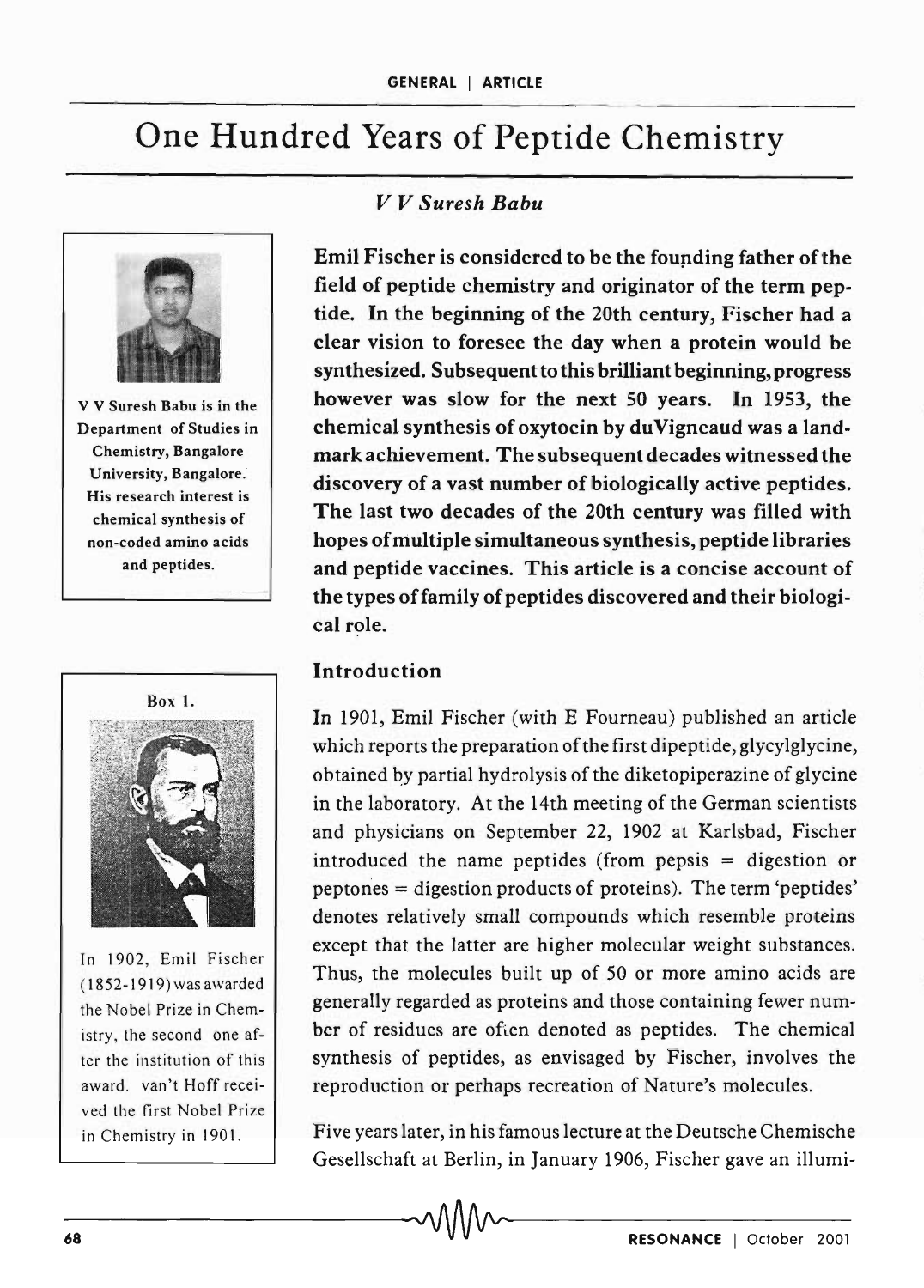native review of his school of scientists and their efforts on peptide synthesis, which stimulated speculations on the imminent synthetic availability of living matter in the press. He eventually succeeded (with Axhausen) in synthesizing an impressive octadecapeptide,  $L$ -Leu-(Gly)<sub>3</sub>-L-Leu-(Gly)<sub>3</sub>-L-Leu- $(Gly)_g-Gly.$  Due to the nonavailability of a method for removing the benzoyl or acetyl groups, Fischer employed the first urethane type protecting ethoxycarbonyl group *(C<sub>2</sub>H<sub>5</sub>OCO)* with a hope that it can be removed from the amino nitrogen by reaction with mild alkali. He was able to perform coupling at the carboxyl group, and to achieve this, he prepared amino acid chloride hydrochlorides.

 $H_3N^+ - CHR - CO_2^- + PCl_3$   $\longrightarrow$   $Cl^+H_3N^+ - CHR - COCl.$ 

Introduction of the amino protecting benzyloxycarbonyl group in 1932 by Max Bergmann and Leonidas Zervas coupled with improvements in the methods of peptide bond formation culminated into the chemical synthesis of the oligopeptide hormone oxytocin by du Vigneaud in 1953. The discovery of a method for sequencing of amino acids in polypeptides and proteins is an epoch making event in the history of peptide chemistry. From thereon, the synthesis of peptides progressed by leaps and bounds.

The demand for peptides and proteins is enormous, and increasing rapidly with time. During the past 35 years the discovery of a vast array of naturally occurring peptides with potent and specific biological activities has further increased their importance. Pharmacological studies required synthesis of not only the often hard-to-isolate natural peptides, but also of numerous analogs, which led to investigations on the chemical structurebiological activity relationship.

# Amino Acids and Peptide Bond

The monomers present as repeat units in peptides and proteins are  $\alpha$ -amino acids (a carboxyl group and an amino group bounded to the same carbon atom, in the  $\alpha$ -carbon). The  $\alpha$ -carbon is asymmetric, bonded to four different substituent groups, and is

## Box 2.

Many large peptides made by Fischer, may not meet today's criteria of purity! However, half a century later, 3) out of 34 peptides from Fischer's laboratory (made available by his son H 0 L Fischer) were found to be pure enough to give a single spot by paper chromatography.

## Box 3.

Proteins (from the Greek protos = first or proteios = primary) are the most abundant biopolymers found in living cells. They are present not only in all cells but also in all components of celIs. They occur in many varieties. thousands can be found in a single cell. They exhibit great diversity in biological function.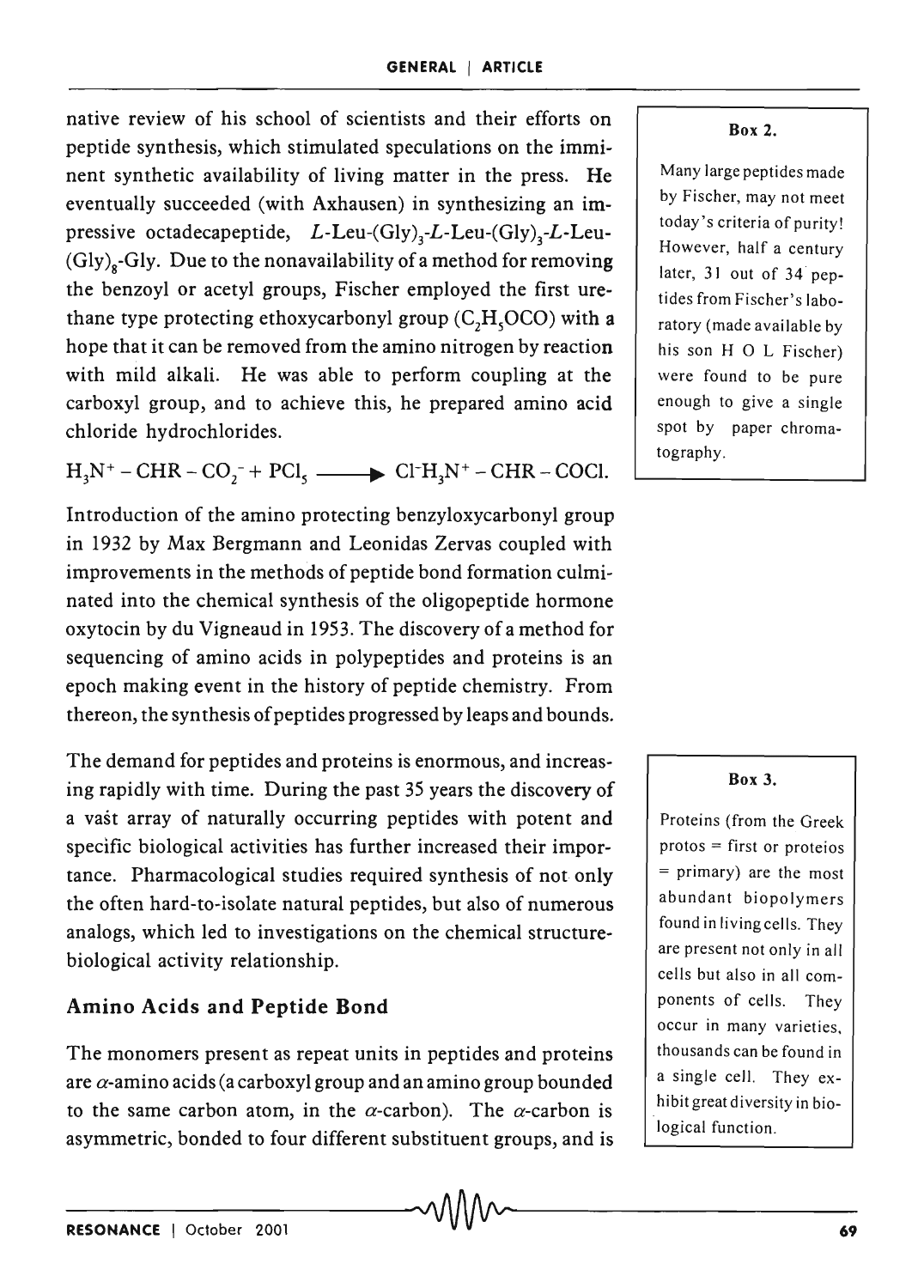

G \veraldehyde thus a chiral center. Today, 20 amino acids are known as genetically encoded as building blocks of peptides and proteins. Almost all of them present in peptides have L-configuration. *D-amino* acids have been found only in small peptides of bacterial cell walls, peptide antibiotics and peptides in South American frog skin.

> The condensation of two amino acid molecules through covalent linkage results in a dipeptide (amide bond). Such a linkage is formed by elimination of water from the  $\alpha$ carboxyl group of one amino acid and the  $\alpha$ amino group of another.

> The polypeptide chain can be synthesized by successive addition of amino acids.

# **Peptides and Biological Activity**

Hormones (derived from the Greek verb horman, meaning 'to stir up or excite') are chemical messengers secreted in one part of the body, carried rapidly in the blood and finally exert action on other parts of the body.

Biologically active peptides range in size from small molecules containing only two or three amino acids to large molecules containing several tens of amino acids. Among them, neuropeptides, hypothalamic hormones<sup>1</sup> (releasing and release-inhibiting hormones), proteohormones of the pituitary, thyroid hormones, gastrointestinal peptides, muramyl peptides, peptides of immunological significance, peptide vaccines, plasma kinins,

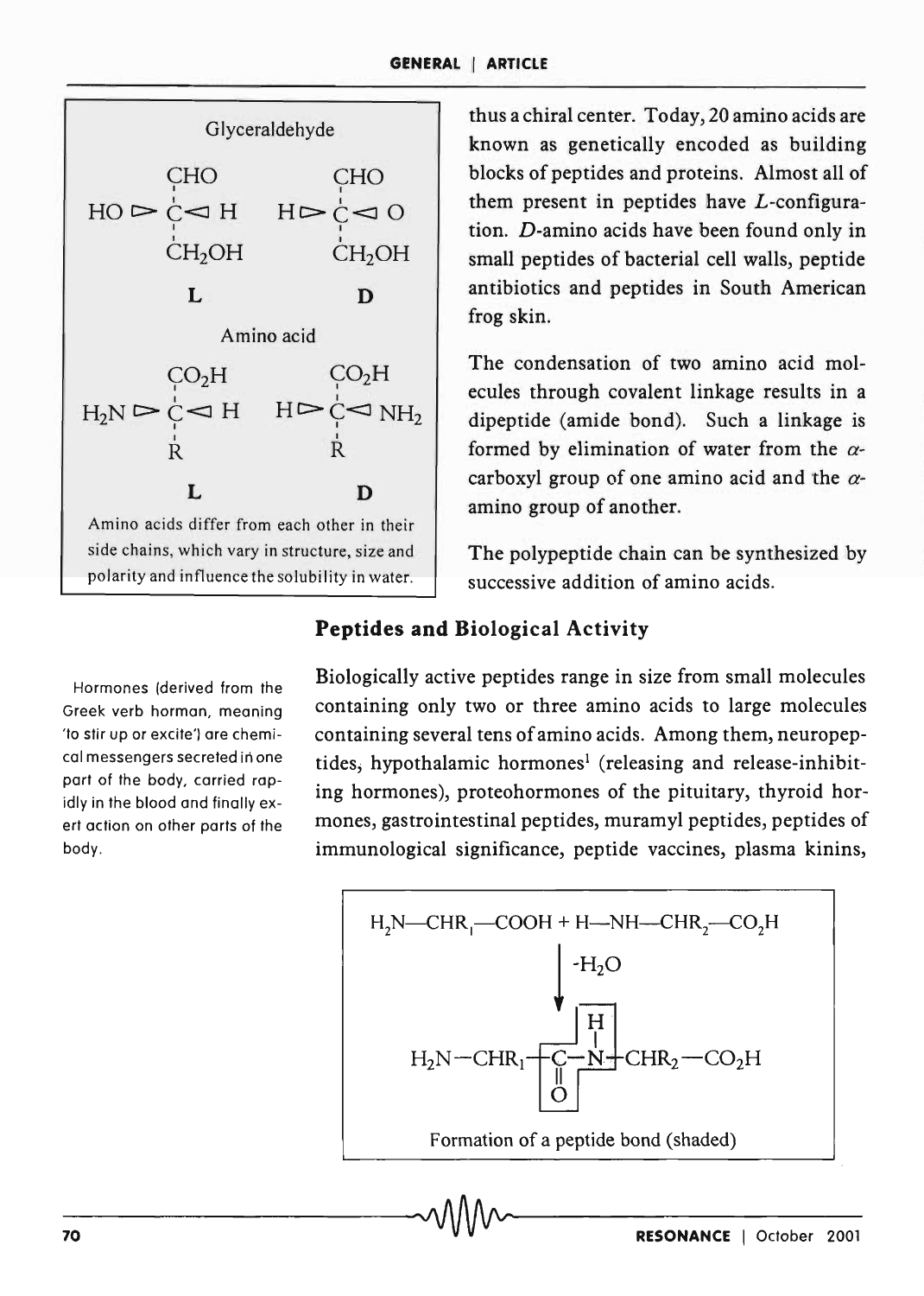#### Box 4.

Fred Sanger of Cambridge University used 2,4-dinitrofluorobenzene as a marker for N-terminal amino acid of a peptide to elucidate the entire structure of insulin in 1955 employing partial peptide fragment sequences in the manner of jigsaw puzzles for which he was awarded the Nobel Prize in Chemistry in 1958. Unaffected by acclaim, he continued the work with uninterrupted zeal and made an in-depth study of nucleic acids and developed a method for DNA sequencing by the enzymatic method. Recognizing this contribution he became the recipient of the Nobel Prize in Chemistry again in 1980. Thus, Sanger is the only person to receive the Nobel Prize on two occasions in Chemistry.

atrial nutriuretic peptides, peptide antibiotics, peptide toxins, peptide insecticides and herbicides are some of the important classes.

*Peptide Hormones:* Among the plethora of peptide hormones, peptides which are already in clinical use and a few others described in this section. Among the peptides present in the brain, thyrotropin releasing hormone (TRH) was the first to be isolated from 1,00,000 pig hypothalami. This is the molecule by which the hypothalamus through the pituitary regulates the functions of the thyroid gland. Later, the first isolation of  $800 \mu$ g of luteinizing hormone releasing hormone (LHRH or gonadoliberin, pGlu-His-Trp-Ser-Tyr-Gly-Leu-Arg-Pro-Gly-NH<sub>2</sub>)

from ventral hypothalami of  $1,65,000$ pigs was achieved by 12 successive purification steps by Andrew V Schally and Roger Guillemin, who were awarded the Nobel Prize for Medicine and Physiology in 1977. LHRH acts on the pituitary to promote rapid release of LH and follicle-stimulating hormone (FSH), which in turn regulates ovulation and spermatogenesis. Among several of its clinimone released by the hypothalamus,

Small peptides can have large biological effects



cal applications, LHRH and its analogs, Artificial sweetner, commercially synthesized, known find use as a nonsteroidal male and fe-  $|$  as Aspartame  $\circledcirc$  or Nutrasweet  $\circledcirc$ . It is about 200 times male contraceptive or as fertility agents. Sweeter than sucrose and possesses a good flavour Somatostatin, the tetra-decapeptide hor-<br>without unpleasant aftertaste. Its importance for weight watchers and diabetics is obvious.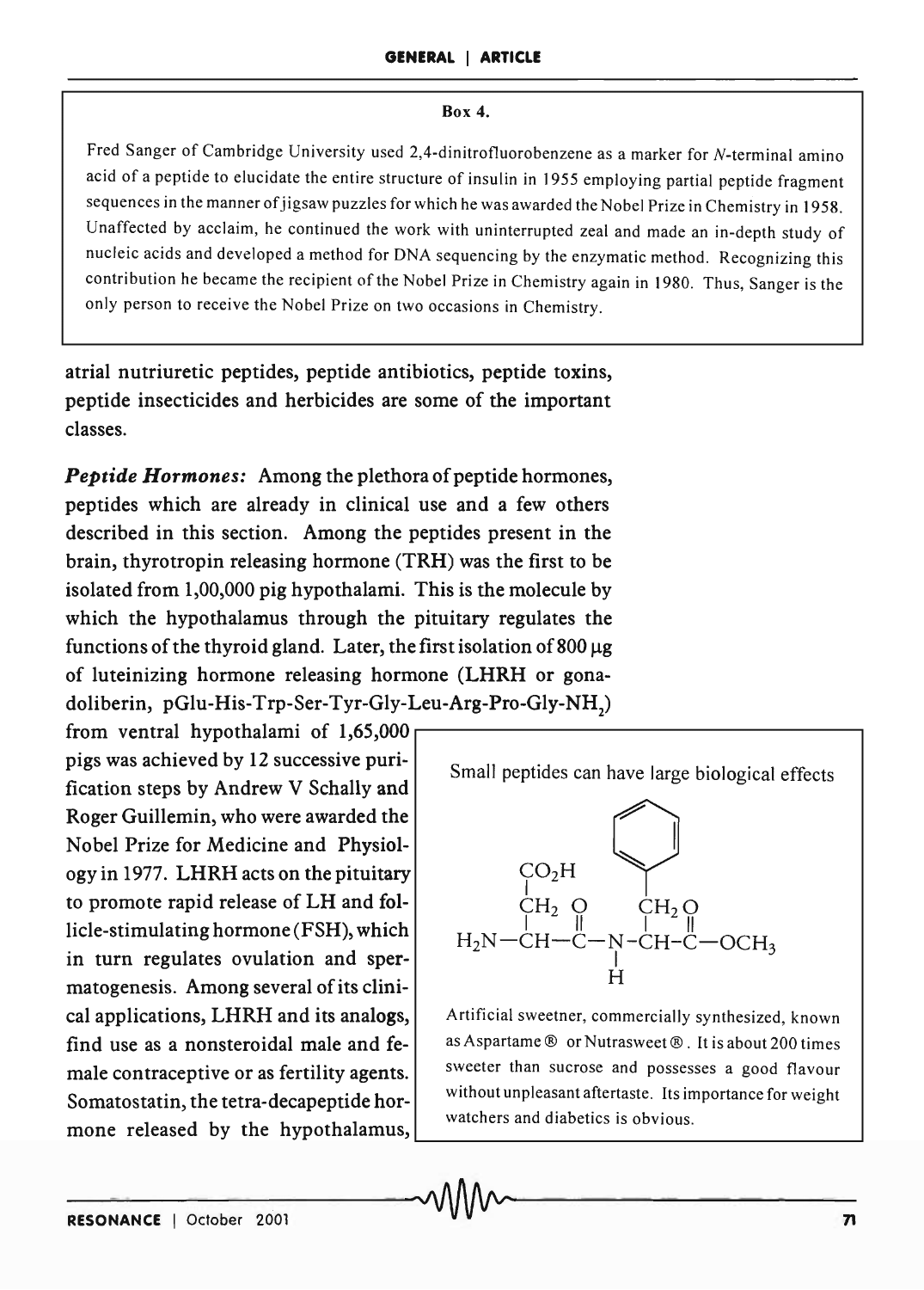## Box 5.

Oxytocin, the first hormone to be isolated, structure determined and synthesized in the laboratory by Vincent du Vigneaud (Nobel Prize in Chemistry in 1955), is clinically used for the stimulation of uterine contraction in cases of labor. It also plays a pivotal role in milk-ejection in lactating glands.

2 There is no doubt regarding the exceptional significance of insulin in medicine. It controls the unfortunately rather common deficiency disease diabetes mellitus.



plays an important physiological role as an inhibitor for the release of several hormones (glucogon, growth hormone, insulin, gastrin). The octapeptide angiotension II (Asp-Arg-Val-Tyr-Ile-His-Pro-Phe) causes increase in blood pressure.  $\alpha$ -melanocyte stimulating hormone ( $\alpha$ -MSH) also called as  $\alpha$ -melanotropin (Ac-Ser-Tyr-Ser-Met-Glu-His-Phe-Arg-Trp-Gly-Lys-Pro-Val- $NH<sub>2</sub>$ ), is secreted in the anterior lobe of the pituitary gland. It exerts its activity at peripheral receptors, which are primarily responsible for its pigmentation properties. The other hormone secreted in the anterior lobe is a 39 residue peptide corticotrophin or adrenocorticotropin hormone (ACTH). This finds use in medicine for the treatment of hypophyseal insufficiencies and inflammatory processes. The gastrin family of peptides play a significant role in gastrointestinal functions including secretion, motility and absorption. Cholecystokinin is an important hormone, which belongs to this family mediating digestive functions and feeding behavior. In the course of the isolation of oxytocin, the second hormone of the pituitary, vasopressin, a peptide with pressor and antidiuretic effects, was also isolated. The deficiency of vasopressin causes diabetes insipidus<sup>2</sup>. Persons affected by it have excessive excretion of water, which is controlled by applying a solution of the peptide in the form of nasal spray. The vital regulation of the level of  $Ca^{2+}$  ions in the blood is controlled by parathyroid hormones. These hormones raise the level of calcium concentration in blood by mobilizing calcium uptake from the bones. On the other hand, the thyroid hormone, calcitonin directs the flow of calcium ions in the opposite direction. Thus a constant level of calcium ions is

maintained in the blood.

*Neuropeptides:* There are about 50 neuropeptides whose molecular structures are known; many of them exist within closely related families of molecules. Several endogenous opioid peptides [endorphins, enkephalins, dynorphins, dermorphins, deltorphins, dermorphin gene associated peptide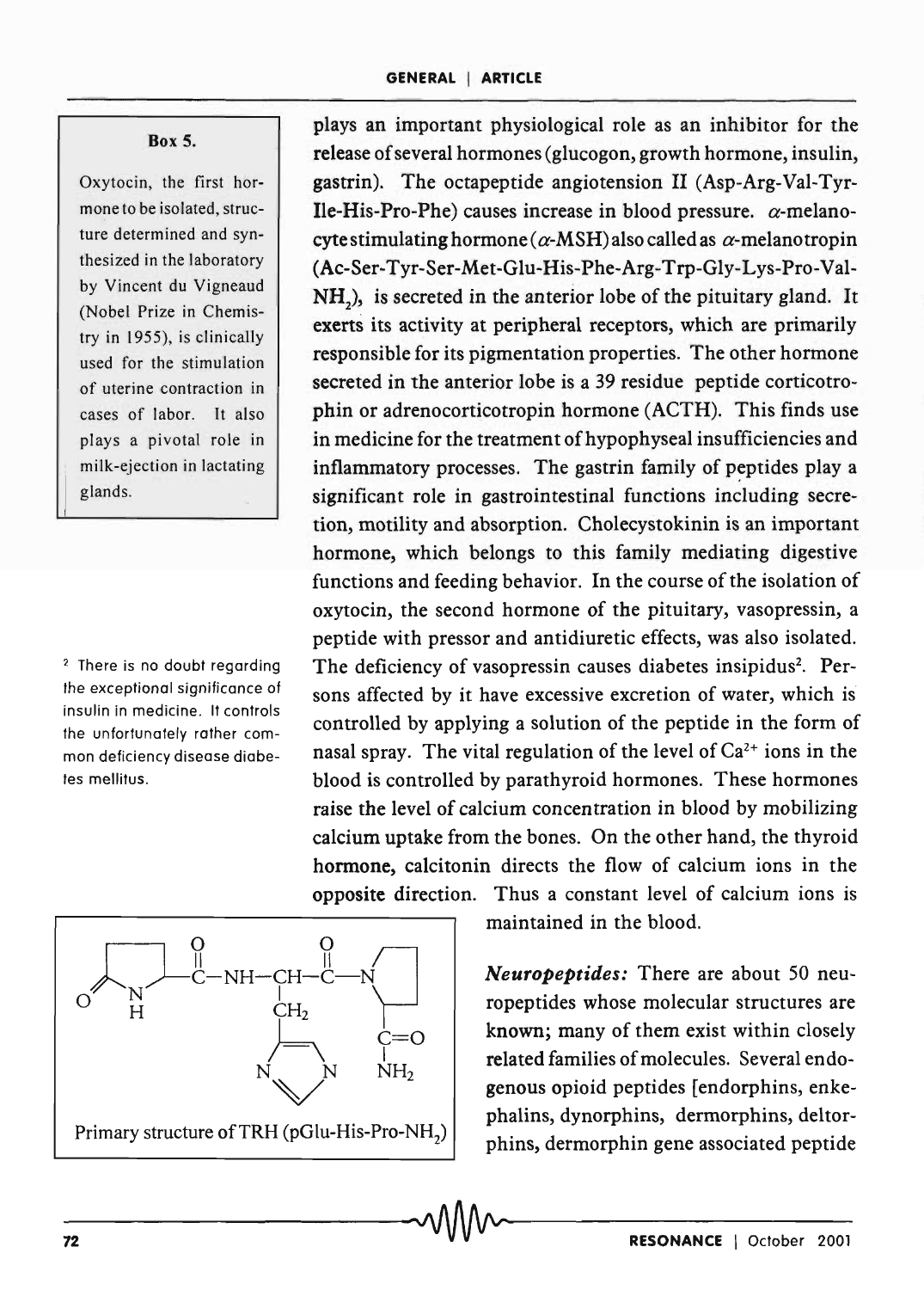$(Val-Orn-Leu-D-Phe-Pro)$ ,

Gramicidin S Active against gram-positive but not against gram-negative bacteria.

(DGAD)] possessing morphinomimetic properties are very well studied. Enkephalins (meaning isolated from the brain), two pentapeptides (Tyr-Gly-Gly-Phe-Met/Leu) are found in varying amounts in almost all regions of nervous system. A large number

of their analogs have been synthesized to find out their role in pain transmission, since they act as transmitters of the pain-inhibitory neurons on the spinal cord. These brain morphins have been well studied which is known to allow analgesia to be separated from the development of addiction and dependence.

*Peptide Leukotrienes:* The peptide leukotrienes cause contraction of the bronchial smooth muscle and probably play an important role as mediators in allergic reactions (eg. asthma) and inflammations.

*Peptide Antibiotics:* The peptidic nature of penicillins has long been recognised. Penicillins and cephalosporins inhibit final stages of the enzymatic construction of the bacterial peptidoglycan cell wall component, a network of peptides and polysaccharides. The depsipeptide, valinomycin has been found to be active against a number of bacteria) yeasts and fungi.

*Peptides of Immunological Significance:* Immune responses to synthetic peptides constitute another important field of study. Serums raised against synthetic peptides are highly specific reagents for the corresponding native proteins from which the peptide amino acid sequence was derived. These antipeptide serums are powerful reagents for the detection and characterization of proteins.



(boxed) but exhibit very different biological activities.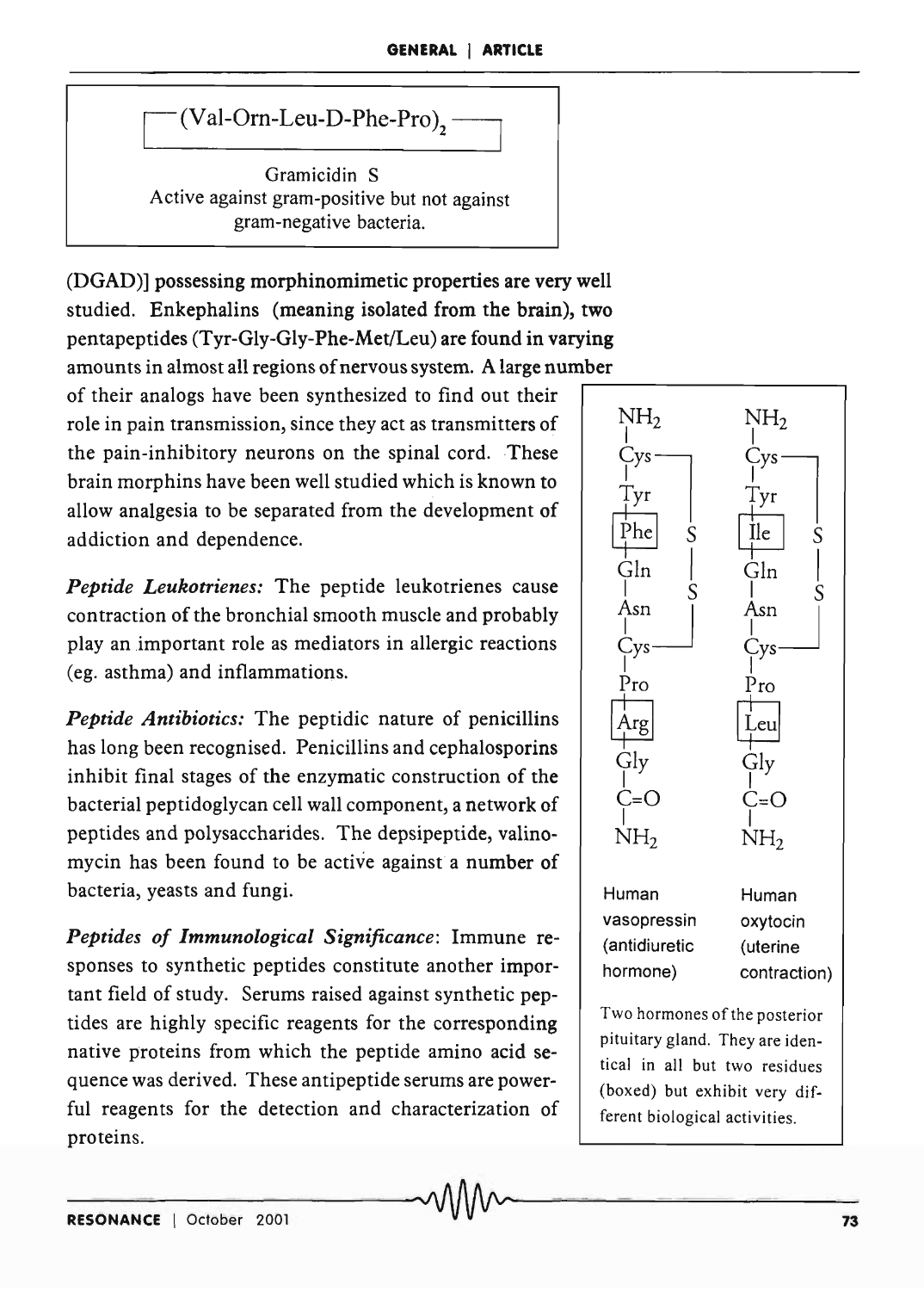

*Poisonous Peptides:* The most important component of snake venoms are polypeptide neurotoxins such as cobrotoxin, which produce lethal flaccid paralysis through a neuromuscle block. The peptides of amanita mushrooms such as antamanides are among the best known peptide poisons. The smallest dose of  $50 \mu g$  can kill a 20 gm mouse within a few hours. (2.5 mg per kg of body weight). A search for inhibitors or antidotes through antagonists can be predicated.

*Others:* Actinomycin belongs to a class of chromopeptides and is characterized by its cytostatic growth inhibition in tumors and for antibacterial action. The cyclic despipeptides, destruxins act as insecticides whereas bialaphos (phosphinotricylalanyl alanine) has a strong herbicidal action. Peptides can be either sweet or bitter. The bitter peptide Arg-Gly-Pro-Pro-Ile-Val, isolated from casein hydrolysates and delicious tasting peptides from fish proteins has gained practical importance in the food industry. Nisin, produced by *Streptococcus lactis* is used as a food preservative. The antrial natriuretic peptides have diuretic properties. The phosphopeptide, (S)-alanyl-(R)-l-aminoethylphosphoric acid (alafosfalin) is effective against both gram positive and gram negative microorganisms. Albomycins are nucleopeptides which possess iron-complexing properties. Several muramyl peptides (glycopeptides) have the possibility of being used as adjuvants in combination with vaccines or with antibiotics.

# Concluding Remarks

-74-------------------------------~------------R-E-S-O-N-A-N-C-E--I-O-c-to-b-e-r-2-0-0-1

The overwhelming and ever increasing body of knowledge in this area clearly shows that the variety of peptides synthesized or

## Box 6.

What of the future? There will be a fusion of the biotechnological and chemical synthetic approaches to peptide and protein manufacture resulting in synthetic peptide vaccines part of everyday life.